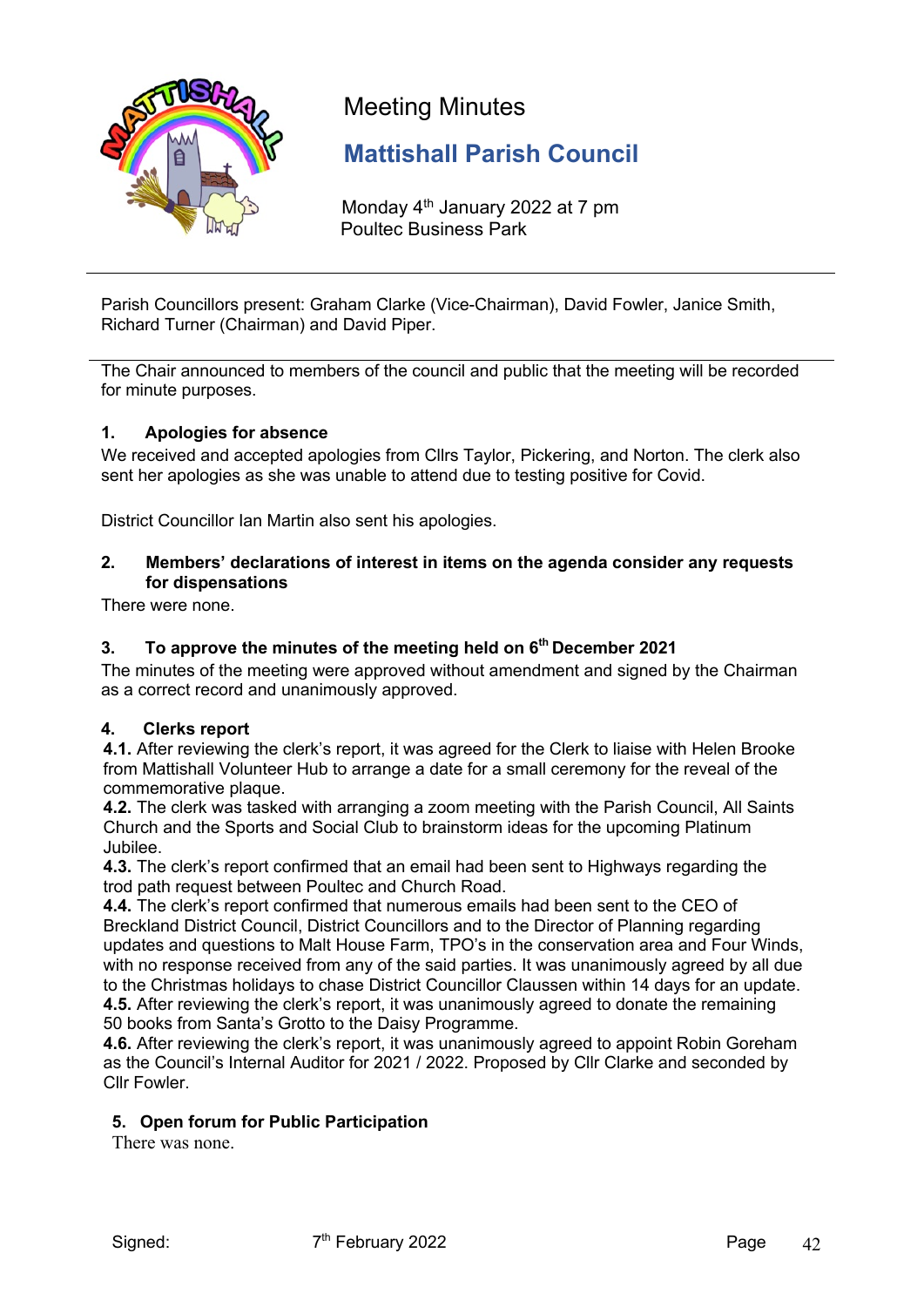# **6. Planning matters**

**6.1.** To receive results of applications

3PL/2021/1469/F: Mattishall Golf Club, South Green Park; Create internal area under existing lean-to for office / storage space in conjunction with applicant's business – **Approved**.

TRE/2021/0328/TPO: 25 All Saints Walk; T1 oak all over reduction removing 3m from height and 1.5m from the lateral branches' current height 19m finished height 16m current width 10m finished width 7m – **TPO work consent**.

# **6.2. To receive recommendation from Planning and Monitoring Group on current applications**

The Council agreed to submit the following comments to Breckland District Council. Proposed by Cllrs Fowler, seconded by Cllr Piper and unanimously agreed.

**3PL/2021/1605/HOU:** 24 Burgh Lane, Proposed Single Storey Front Extension **-** The proposal appears to reduce the off-road parking arrangements. In this respect the LPA should assess whether the proposal would adversely impact the amenity of the neighbouring properties (Local Plan HOU11).

**3PL/2021/1618/HOU:** 17 Cedar Close; Proposed rear extension and conversion of existing garage into living / dining area - The application omits dimensional and design details of the proposed retaining wall.

**3PL/2021/1423/F:** 88 Dereham Road Mattishall; Erection of 1 dwelling and garage. Resubmission of approval 3PL/2019/1233/F - Mattishall Parish Council's objection to this amended application remain. Please refer to our reasons for objection dated 2.11.21 on your planning portal. The Parish Council makes two additional observations:

A) Mattishall Parish Council receives many residents' complaints about flooding issues and is working closely with the LLFA to ensure new development does not contribute to the flooding problem.

This application presents insufficient wastewater management information. The application has not included a flood risk assessment which BDC has required on neighbouring sites (135 Dereham Road and Hopkins and Moore site Dereham Road). The application's proposed discharge of surface water into the mains sewage system is contrary to current regulations. In the absence of evidence of permission from the water company to receive surface water, it is suggested that BDC further consult with Anglian Water on this specific matter

B) The application fails to identify any waste collection bin storage area within the application red edge. Contrary to that stated in the application there is no 'existing' bin storage at present. The proposed bin storage area appears to be within the public highway boundary and therefore undeliverable through this application.

**3DC/2021/0319/DOC:** Four Winds Mill Road; Discharge of Condition No10 on 3PL/2019/0375/F – Mattishall Parish Council seeks to alert Breckland District Council to the failure of the submitted plans to address the requirements set out in Condition 10 of approval 3PL/2019/0375/F.

- 1. The applicant has developed the site above slab level prior to the approval of the off-site highway improvement works.
- 2. The drawings submitted in 3DC/2021/0319/DOC do not acceptably detail the off-site highway improvements indicated in drawing 1018/07 as part of 3PL/2019/0375/F.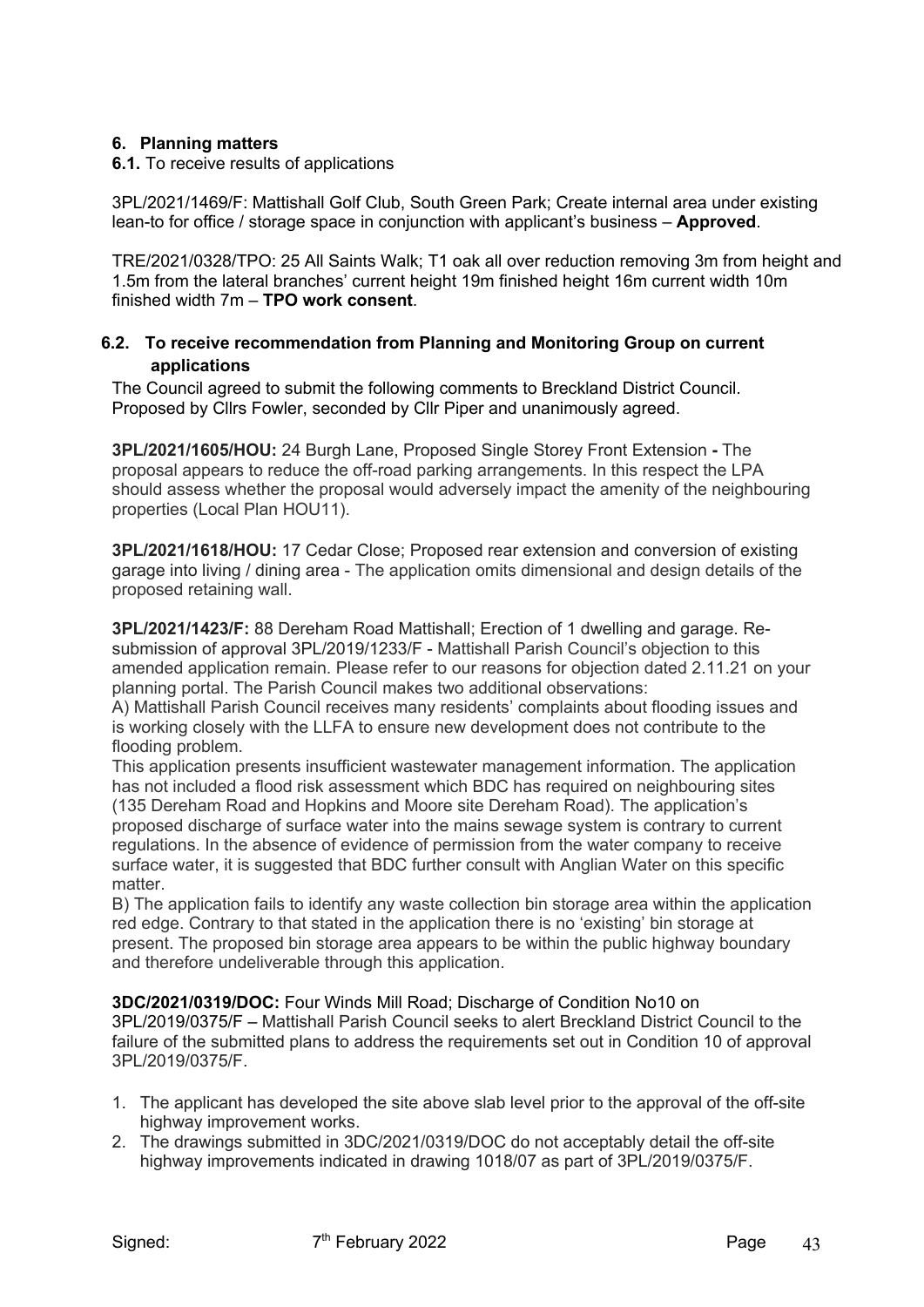- 3. The submitted drawings do not indicate a widening of the adoptable carriageway to 4.8m as required by the Highway Authority (ref Kay Gordon NCC).
- 4. The drawings do no indicate acceptable visibility splays of 120m as approved.
- 5. The development site accesses a narrow de-restricted highway (60MPH) with no pedestrian provision. The approval sought to impose conditions to ensure future highway safety. The DOC proposals fail to meet to stipulations required to be imposed by the Highway Authority.

In conclusion, Mattishall Parish Council is not satisfied that this proposal effectively demonstrates the appropriate discharge of Condition 10.

**3OB/2021/0058/OB:** Land South of Dereham Road; Discharge of planning Obligation Schedule 1, 2 Affordable Housing Heads of Terms to be forwarded to Council prior to 1st Open market Occupation - 3PL/2020/0462/F - The Notice of Application or Discharge a Planning Obligation document of the Application Form link on the Planning Portal is not working- Error Code 404. Please provide the Parish Council with the relevant document to enable the Council to comment.

#### **6.3. Hopkins and Moore development land South of Dereham Road**

Cllr Clarke reported that the last conversation with Hopkins and Moore was just before Christmas. He reported that once the houses start to build which could be up to 2 months, a monthly onsite visit will be arranged to update on progress and raise any concerns.

Cllr Smith mentioned about R.W. Training, an events co-ordinator for tree planting and the Woodland Trust that would be able to donate some trees towards the community woodland.

# **7. Open Spaces Working Group**

**7.1.** Cllr Piper reported that the bus shelter is still outstanding to repair. Cllr Turner had confirmed that he had ordered the parts, once the parts are received the working group will immediately carry out the works.

Cllr Clarke reported that the Cemetery Wall had been repaired and is pleased with their workmanship. The curb next to the Churchyard wall is now installed which was completed on behalf of the Parish Partnership Scheme. All agreed that they both look great and are pleased with the result.

**7.2.** Cllr Piper reported that the Clerk and himself are very pleased with Mr Edwards workmanship. He is thorough, has excellent communication skills, observant, and hard working. He is clear in submitting his invoices, receipts, and play inspections to the clerk in a timely manner. Cllr Piper confirmed that a meeting had been arranged with Mr Edwards for this upcoming Thursday with himself and the clerk to discuss works outstanding.

Cllr Piper asked the Councillors to keep the clerk updated of outstanding works for the clerk to compile a list.

The clerk was tasked with inviting Mr Edwards to a Parish Council meeting to ask for his ideas and input into the upkeep of the village and for an opportunity to meet all Councillors.

#### **8. Annual Parish Meeting**

#### **8.1. Date and time of meeting**

Monday 25<sup>th</sup> April 2022 held at Poultec Business Park at 7pm.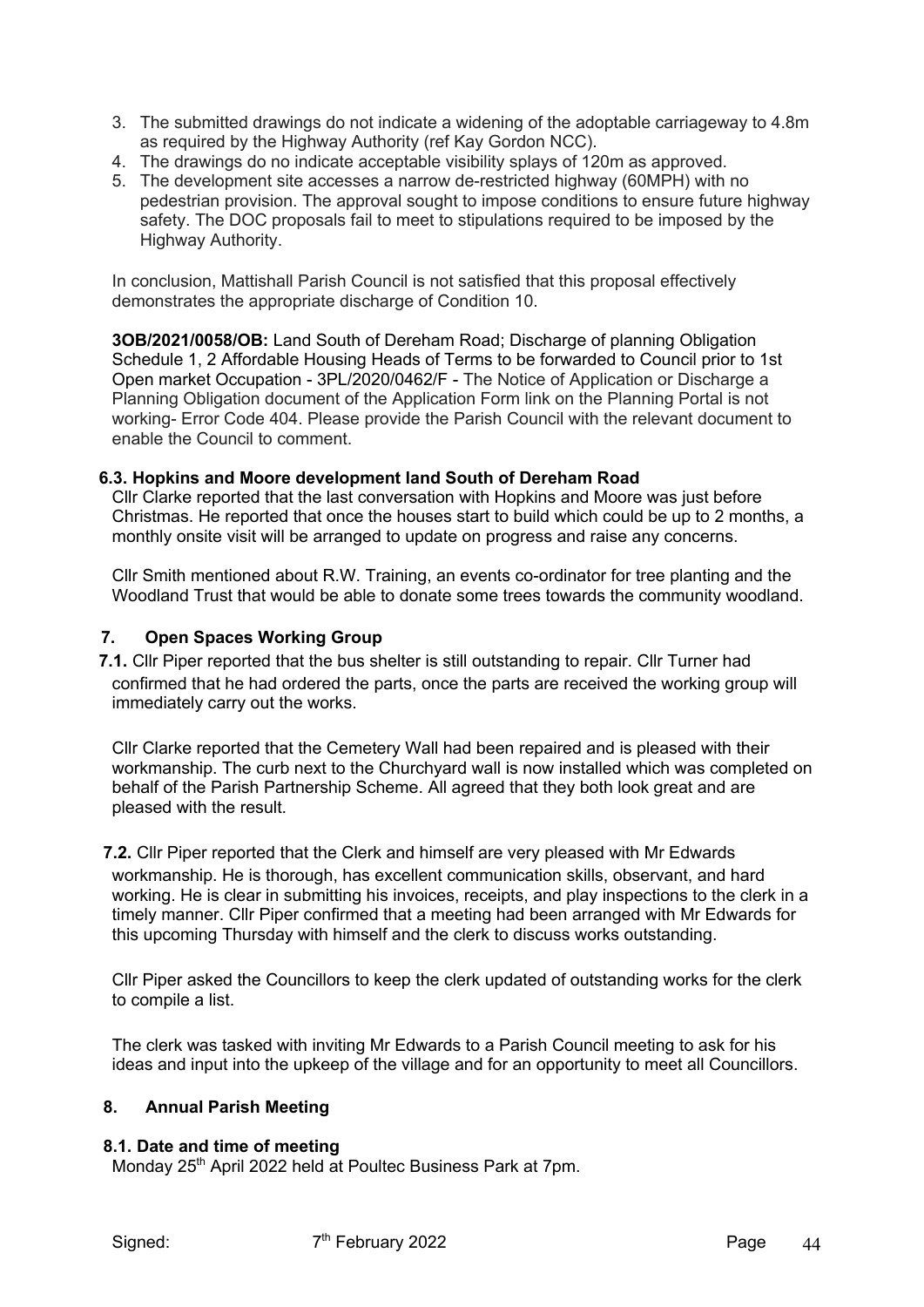# **8.2. Speakers / Invitees:**

Rob Walker / District Councillors / County Councillor / Police / Mattishall Primary School / Mattishall Burgh Charity / Mattishall Volunteer Hub / Scouts / Cubs / Beavers / Guides / Brownies / Rainbows / Mattishall Society / WI / Barlow Charity / YMCA / Community Car Scheme / Ian Edwards.

# **9. Finance**

# **9.1. Summary of the Council's finances for the 3rd quarter**

The clerk provided councillors with a financial summary to 31<sup>st</sup> December. No questions were raised, and all were in favour of approving the finances for the  $3<sup>rd</sup>$  quarter, proposed by Cllr Fowler, and seconded by Cllr Smith.

#### **9.2. Payment List**

The payments were approved by the Council, proposed by Cllr Fowler, and seconded by Cllr Smith and unanimously agreed. The list is detailed at the end of the minutes.

# **9.3. Budget and Precept for 2022/2023**

After discussion and with reference to the agreed budget it was agreed to increase the precept from £58,869.00 to £59,204.00, resulting in tax band D remaining the same as last years at £64.45 for 2022/2023. Proposed by Cllr Fowler, seconded by Cllr Clarke and unanimously agreed.

#### **10. Asset Register**

Deferred to next meeting.

# **11. YMCA**

After discussion it was unanimously agreed to accept the quotation from YMCA for a further 12 months for 3 members of staff for £8,621.00. Proposed by Cllr Smith and seconded by Cllr Piper.

# **12. Correspondence**

Councillors noted the correspondence received and reports for the SAM2 and flooding.

# **13. Items for the next meeting**

Councillors will confirm items prior to the next meeting.

#### **14. Resolution (under the Public Admission to Meetings Act 1960) to exclude members of the public and press for the following confidential item: Legal matters concerning the damage to the cemetery wall.**

It was unanimously agreed to send a letter (sent special delivery) requesting payment in full for the works carried out within 14 days. Failure to make payment it was agreed to take legal action. Proposed by Cllr Smith and seconded by Cllr Clarke.

The Chairman closed the meeting at 9:24pm.